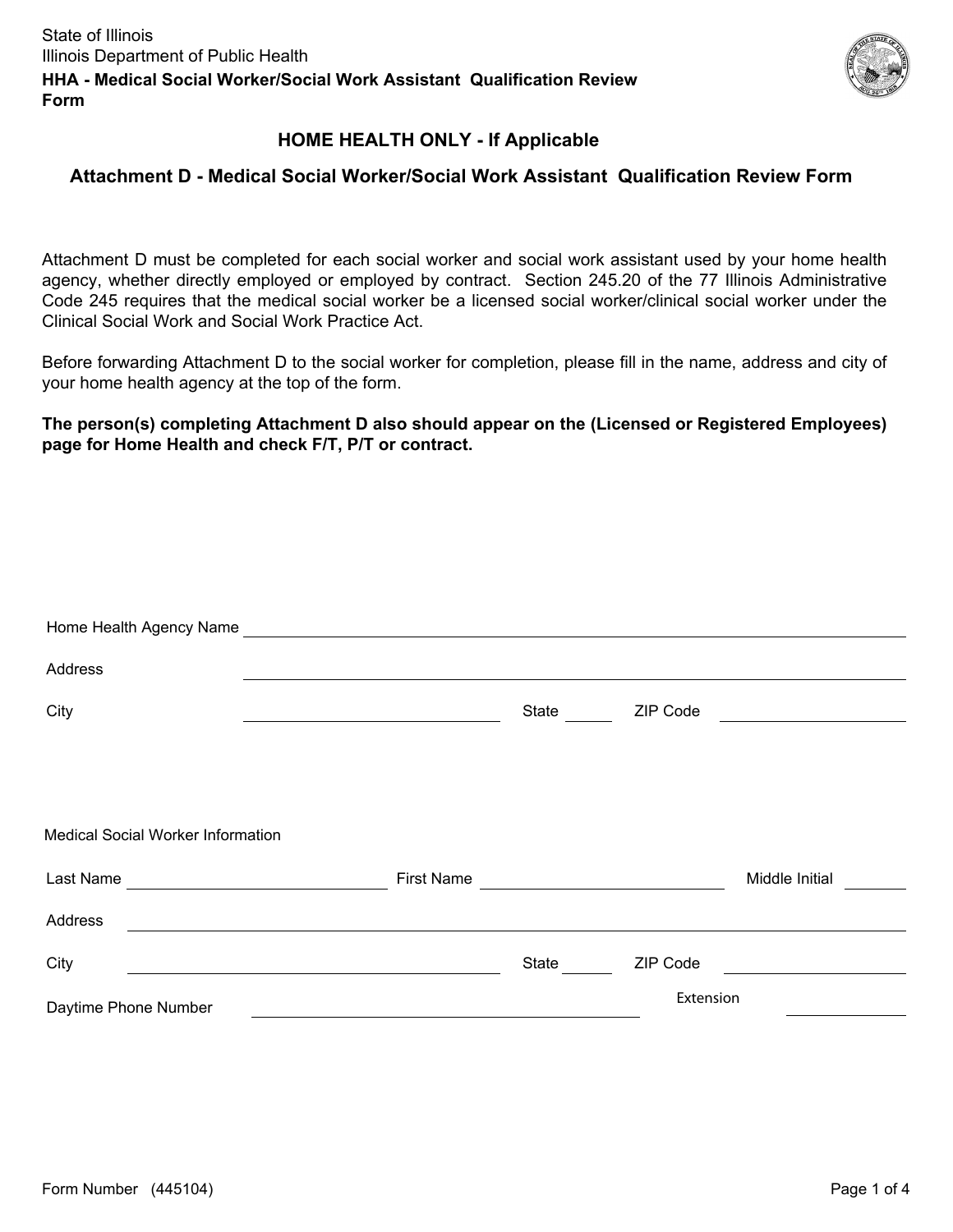| State of Illinois                    |
|--------------------------------------|
| Illinois Department of Public Health |

### **HHA - Medical Social Worker/Social Work Assistant Qualification Review Form**



THE FOLLOWING TO BE COMPLETED BY MEDICAL SOCIAL WORKER

Section 245.20 requires that the **medical social worker** be a *licensed* social worker/clinical social worker under the Clinical Social Work and Social Work Practice Act and **have one year of social work experience in a health care setting.**

List applicable professional licenses, registrations and/or certifications currently held. **Attach a copy of your current Illinois license.**

|                                                                                                                                                                                                                                      | Date of Initial License |                   |                                                                                                                      |  |
|--------------------------------------------------------------------------------------------------------------------------------------------------------------------------------------------------------------------------------------|-------------------------|-------------------|----------------------------------------------------------------------------------------------------------------------|--|
| <b>Expiration Date of Current License</b><br><u> 1986 - Johann Stein, fransk politik (</u>                                                                                                                                           |                         | State of Issuance |                                                                                                                      |  |
| Name of College <b>contained a series of College</b> and College and College and College and College and College and College and College and College and College and College and College and College and College and College and Co  |                         |                   |                                                                                                                      |  |
|                                                                                                                                                                                                                                      |                         |                   |                                                                                                                      |  |
| City<br><u> Alexandria de la contrada de la contrada de la contrada de la contrada de la contrada de la contrada de la c</u>                                                                                                         |                         |                   | ZIP Code                                                                                                             |  |
| Specialty Degree                                                                                                                                                                                                                     |                         |                   |                                                                                                                      |  |
| Describe your relevant work experience to meet the requirements of Section 245.20.                                                                                                                                                   |                         |                   |                                                                                                                      |  |
| <b>Employer Name</b><br><u> Alexandria de la contrada de la contrada de la contrada de la contrada de la contrada de la contrada de la c</u>                                                                                         |                         |                   |                                                                                                                      |  |
| Address of Employer <u>example and the contract of the set of the set of the set of the set of the set of the set of the set of the set of the set of the set of the set of the set of the set of the set of the set of the set </u> |                         |                   |                                                                                                                      |  |
| City                                                                                                                                                                                                                                 |                         |                   |                                                                                                                      |  |
| Starting (month and year) ___________________ Ending (month and year) ________________ Total Hours Worked Weekly                                                                                                                     |                         |                   |                                                                                                                      |  |
| <b>Duties</b><br><u> 1989 - Johann Stoff, amerikansk politiker (d. 1989)</u>                                                                                                                                                         |                         |                   |                                                                                                                      |  |
| ,我们也不会有什么。""我们的人,我们也不会有什么?""我们的人,我们也不会有什么?""我们的人,我们也不会有什么?""我们的人,我们也不会有什么?""我们的人                                                                                                                                                     |                         |                   |                                                                                                                      |  |
| <b>Employer Name</b>                                                                                                                                                                                                                 |                         |                   | <u> Alexandria de la contrada de la contrada de la contrada de la contrada de la contrada de la contrada de la c</u> |  |
| Address of Employer <u>experience and the contract of the contract of the contract of the contract of the contract of</u>                                                                                                            |                         |                   |                                                                                                                      |  |
| City                                                                                                                                                                                                                                 |                         |                   |                                                                                                                      |  |
| Starting (month and year) _________________ Ending (month and year) _____________ Total Hours Worked Weekly ______                                                                                                                   |                         |                   |                                                                                                                      |  |
| <b>Duties</b>                                                                                                                                                                                                                        |                         |                   |                                                                                                                      |  |
|                                                                                                                                                                                                                                      |                         |                   |                                                                                                                      |  |

#### IF YOU ARE A MEDICAL SOCIAL WORKER, PROCEED TO THE SIGNATURE BLOCK AND SIGN AT THE BOTTOM OF PAGE FOUR.

Attachment D - Medical Social Worker/Social Work Assistant Work Qualification Review Form Page 2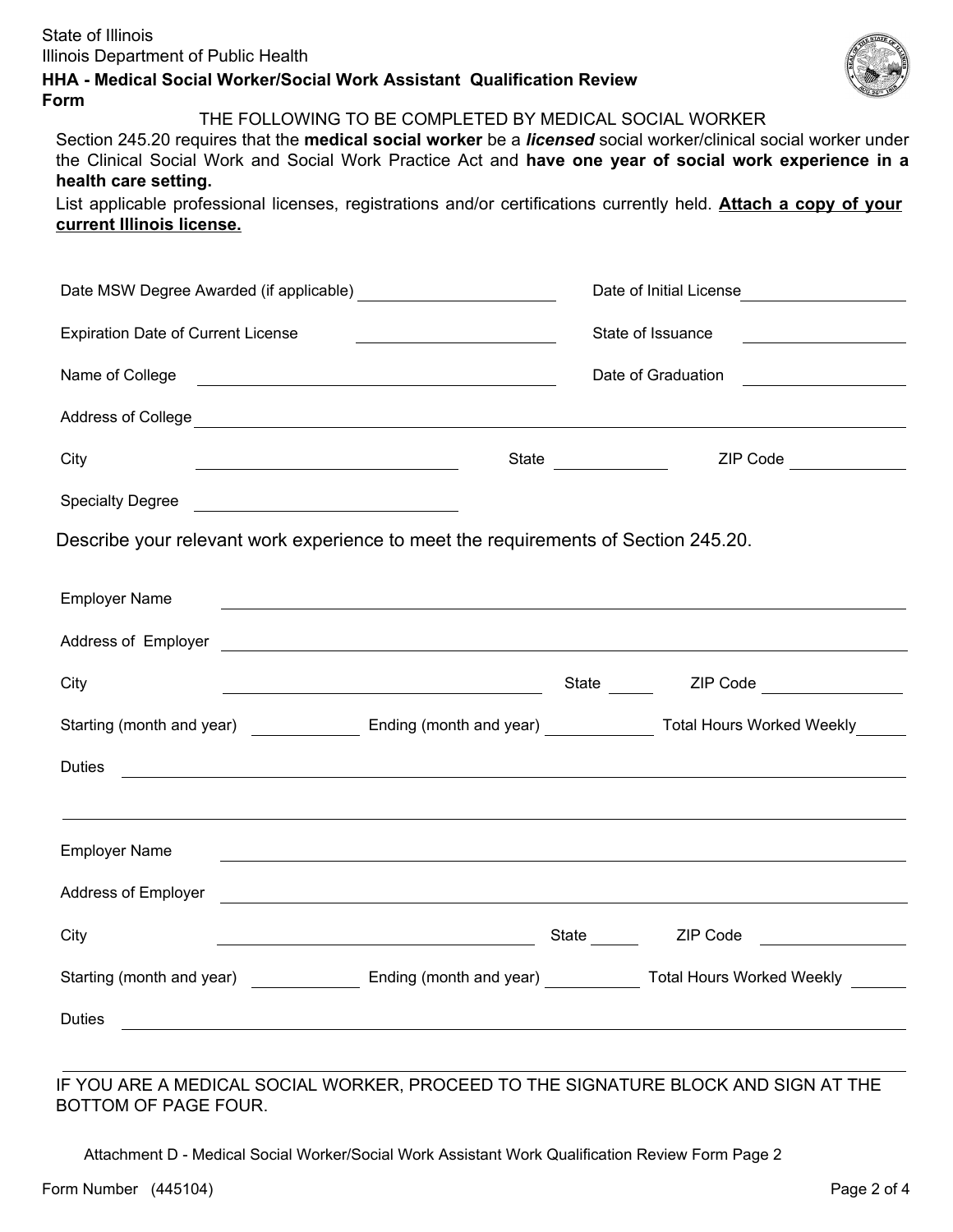

# **HOME HEALTH ONLY**

#### THE FOLLOWING SECTION MUST BE COMPLETED BY THE SOCIAL WORK ASSISTANT

Section 245.20 requires that the **social work assistant** have a *baccalaureate degree* in social work, psychology, sociology or related field and at least *one year of social work experience* in a health care setting. For persons initially licensed by a state or seeking initial qualifications as a social work assistant prior to December 31, 1977, refer to 77 Illinois Administrative Code.

Please list the college(s) attended, the address, date of graduation, specialty and degree obtained.

| Name of College      |                                                                                                                                                                                                                                                                                                                                                                                                                                                             |  |                                                                                                                      |  |  |
|----------------------|-------------------------------------------------------------------------------------------------------------------------------------------------------------------------------------------------------------------------------------------------------------------------------------------------------------------------------------------------------------------------------------------------------------------------------------------------------------|--|----------------------------------------------------------------------------------------------------------------------|--|--|
|                      | Address of College <b>contract to the contract of College</b> and College and College and College and College and College and College and College and College and College and College and College and College and College and Colle                                                                                                                                                                                                                         |  |                                                                                                                      |  |  |
| City                 | <u> 2002 - John Stein, Amerikaansk politiker (</u> † 1838)                                                                                                                                                                                                                                                                                                                                                                                                  |  | State ZIP Code                                                                                                       |  |  |
|                      | Specialty/Degree                                                                                                                                                                                                                                                                                                                                                                                                                                            |  |                                                                                                                      |  |  |
|                      | Describe your relevant work experience to meet the requirements of Section 245.20.                                                                                                                                                                                                                                                                                                                                                                          |  |                                                                                                                      |  |  |
| <b>Employer Name</b> | $\mathcal{L}(\mathcal{L}(\mathcal{L}(\mathcal{L}(\mathcal{L}(\mathcal{L}(\mathcal{L}(\mathcal{L}(\mathcal{L}(\mathcal{L}(\mathcal{L}(\mathcal{L}(\mathcal{L}(\mathcal{L}(\mathcal{L}(\mathcal{L}(\mathcal{L}(\mathcal{L}(\mathcal{L}(\mathcal{L}(\mathcal{L}(\mathcal{L}(\mathcal{L}(\mathcal{L}(\mathcal{L}(\mathcal{L}(\mathcal{L}(\mathcal{L}(\mathcal{L}(\mathcal{L}(\mathcal{L}(\mathcal{L}(\mathcal{L}(\mathcal{L}(\mathcal{L}(\mathcal{L}(\mathcal{$ |  |                                                                                                                      |  |  |
|                      |                                                                                                                                                                                                                                                                                                                                                                                                                                                             |  |                                                                                                                      |  |  |
| City                 | <u> 1989 - Johann Barn, amerikansk politiker (</u>                                                                                                                                                                                                                                                                                                                                                                                                          |  | State <b>ZIP</b> Code                                                                                                |  |  |
|                      |                                                                                                                                                                                                                                                                                                                                                                                                                                                             |  | Starting (month and year) __________________ Ending (month and year) _______________ Total Hours Worked Weekly _____ |  |  |
| <b>Duties</b>        | <u> 1989 - Andrea Station Andrea Station (b. 1989)</u>                                                                                                                                                                                                                                                                                                                                                                                                      |  |                                                                                                                      |  |  |
|                      |                                                                                                                                                                                                                                                                                                                                                                                                                                                             |  |                                                                                                                      |  |  |
|                      |                                                                                                                                                                                                                                                                                                                                                                                                                                                             |  |                                                                                                                      |  |  |
| <b>Employer Name</b> | ,我们也不会有什么。""我们的人,我们也不会有什么?""我们的人,我们也不会有什么?""我们的人,我们的人,我们的人,我们的人,我们的人,我们的人,我们的人,我                                                                                                                                                                                                                                                                                                                                                                            |  |                                                                                                                      |  |  |
|                      | Address of Employer <u>example and the set of the set of the set of the set of the set of the set of the set of the set of the set of the set of the set of the set of the set of the set of the set of the set of the set of th</u>                                                                                                                                                                                                                        |  |                                                                                                                      |  |  |
| City                 | <u> 1989 - Johann Stoff, fransk politik (d. 1989)</u>                                                                                                                                                                                                                                                                                                                                                                                                       |  |                                                                                                                      |  |  |
|                      |                                                                                                                                                                                                                                                                                                                                                                                                                                                             |  | Starting (month and year) Ending (month and year) Total Hours Worked Weekly                                          |  |  |
| <b>Duties</b>        | <u> 1989 - Johann Stoff, amerikansk politiker (d. 1989)</u>                                                                                                                                                                                                                                                                                                                                                                                                 |  |                                                                                                                      |  |  |
|                      |                                                                                                                                                                                                                                                                                                                                                                                                                                                             |  |                                                                                                                      |  |  |

Attachment D - Medical Social Worker/Social Work Assistant Qualification Review Form Page 3